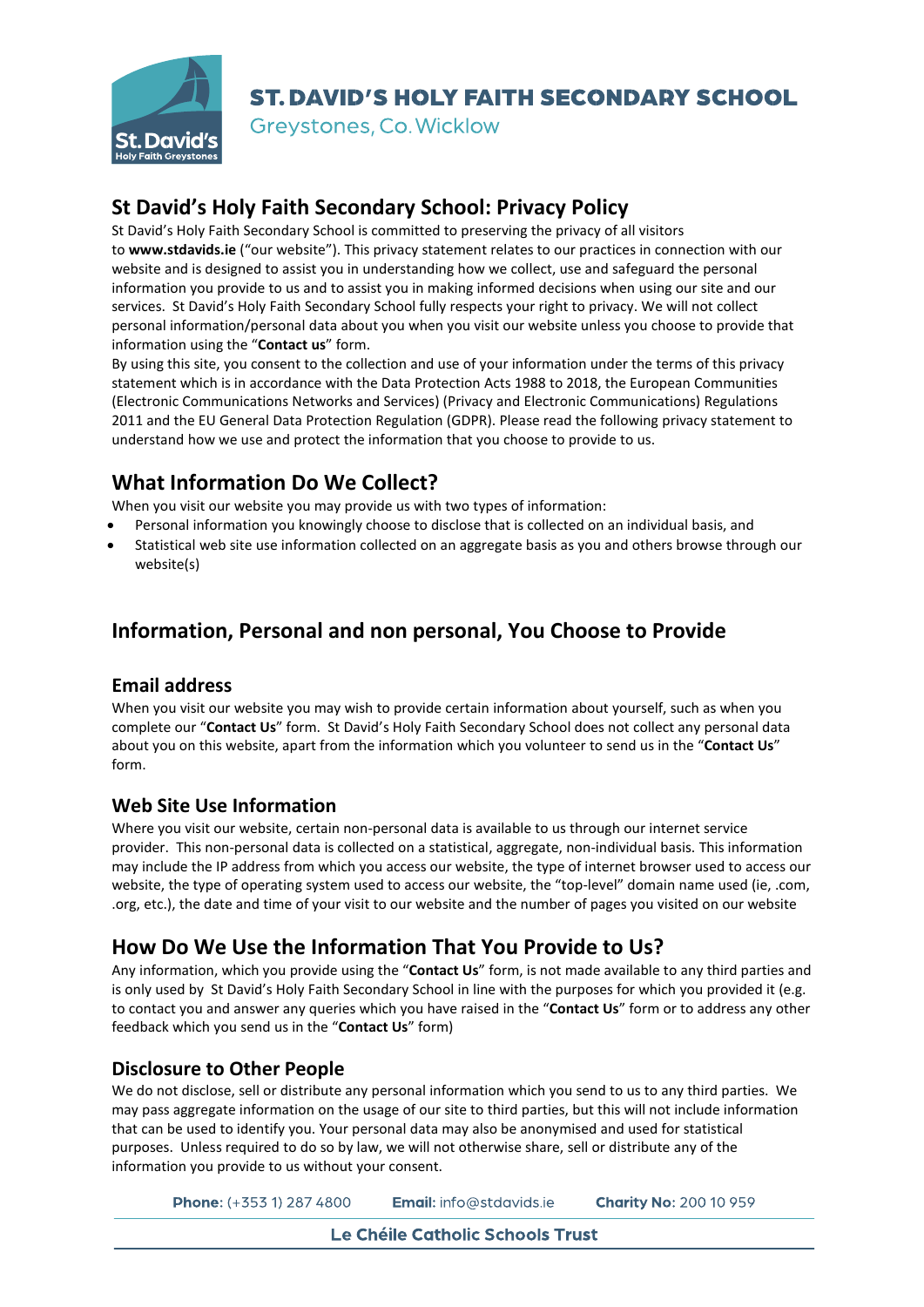

Greystones, Co. Wicklow

#### **IP Addresses**

An IP address is a number that is assigned to your computer automatically when you use the internet. When you visit any web page in our website, our servers log your IP address. We may use your IP address to help diagnose problems with our server and to administer our website. Your IP address is also used to help identify you and to gather broad demographic information.

### **Cookies & how you use this website**

To make this website easier to use, we sometimes place small text files on your device (for example your iPad or laptop). These are known as 'cookies'. Most big websites do this too.

They improve things by:

- remembering the things you've chosen, so you don't have to keep re-entering them whenever you visit a new page
- remembering data you've given (for example, your address) so you don't need to keep entering it
- measuring how you use the website so we can make sure it meets your needs.

Cookies should make your online experience easier and more personalised. Our website uses cookies to keep track of your access to the site. By using our website, you agree that we can place these types of cookies on your device

We do not use cookies on this website that collect information about what other websites you visit (often referred to as privacy intrusive cookies).

Our cookies aren't used to identify you personally. They're just here to make the site work better for you. Indeed, you can manage and/or delete these files as you wish.

To learn more about cookies and how to manage them, visit [AllAboutCookies.org](http://www.allaboutcookies.org/) or watch a video about cookies.

### **How you use this website (something called 'Google Analytics')**

We use Google Analytics to collect information about how people use this site. We do this to make sure it's meeting peoples' needs and to understand how we can make the website work better.

Google Analytics stores information about what pages on this site you visit, how long you are on the site, how you got here and what you click on while you are here. We do not collect or store any other personal information (e.g. your name or address) so this data cannot be used to identify who you are.

We also collect data on the number of times a word is searched for on the site and the number of failed searches. We use this information to improve access to the site and to identify gaps in the content and see if it is something we should add to the site.

Unless the law allows us to, we do not:

- share any of the data we collect about you with others, or
- use this data to identify individuals.

#### **Other people's cookies**

We use videos from YouTube and feeds from other websites such as Vimeo, Instagram, Soundcloud and Twitter. These websites place cookies on your device when watching or viewing these pages. Below are links to their cookie policies:

| <b>Phone:</b> $(+3531)$ 287 4800 | <b>Email:</b> info@stdavids.ie | <b>Charity No: 200 10 959</b> |
|----------------------------------|--------------------------------|-------------------------------|
|----------------------------------|--------------------------------|-------------------------------|

Le Chéile Catholic Schools Trust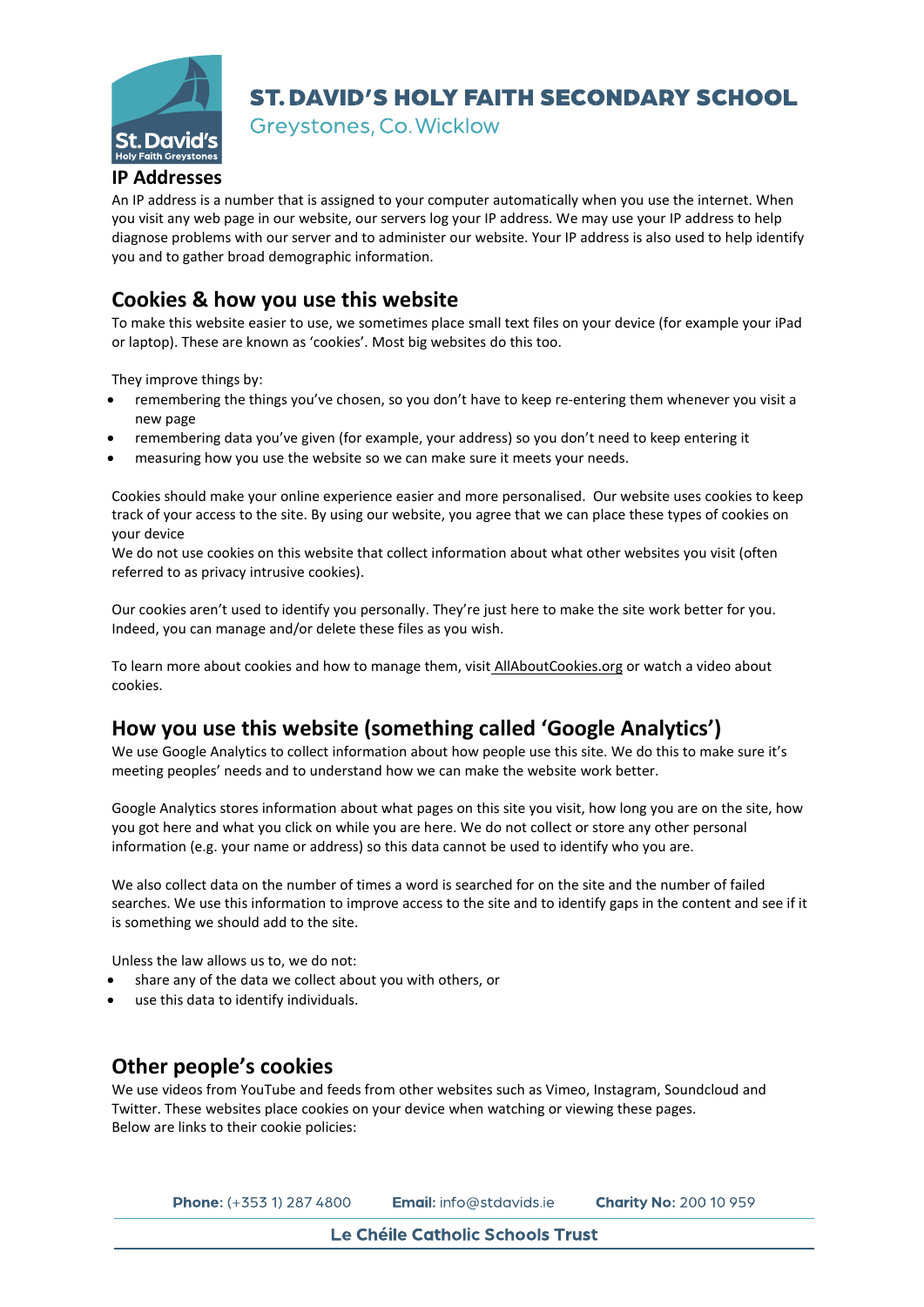

Greystones, Co. Wicklow

- Google and [YouTube](http://www.google.com/policies/technologies/cookies/)
- Vsware
- Instagram
- **[Twitter](https://twitter.com/privacy)**
- **[Soundcloud](https://soundcloud.com/pages/privacy)**
- Careersportal.ie
- Schoolwearhouse.ie

## **Turning off cookies**

You can stop cookies being downloaded on to your computer or other device by selecting the appropriate settings on your browser. If you do this, however, you may not be able to use the full functionality of this website.

There is more information about how to delete or stop using cookies on [AllAboutCookies.org](http://www.allaboutcookies.org/) . If you wish, you can also opt out of being tracked by Google Analytics.

### **Security**

We employ security measures to protect your information from access by unauthorised persons and to guard against unlawful processing, accidental loss, destruction and damage and we will do our best to ensure that all records we hold remain secure in line with our obligations under Data Protection Acts 1988 to 2018. We take our security responsibilities seriously, employing appropriate physical and technical measures. We review our security procedures regularly

### **Retention**

We do not retain your personal data for longer than it is necessary for us to comply with the purpose for which you gave it to us. Any personal data which you provide to us using this website will be used in line with the purposes for which you provided it (e.g. to contact you and answer any queries which you have raised in the "**Contact Us**" form or to address any other feedback which you send us in the "**Contact Us**" form) and after this purpose has been completed, we will delete your personal data.

### **Accessing Your Information**

You are entitled to see the information we hold about you. On written request, we supply copies of your personal data, which you may have supplied to us using our website. If you wish to obtain copies of this personal data, you should write to the Board of Management of Milford N.S. at Milford Grange, Castletroy, Co. Limerick and ask that it provides you with an Access Request Form. Your request will be dealt with as soon as possible and will not take more than a month to process. If you discover that Milford N.S. holds inaccurate information about you, you can request that we correct/delete that information.

### **Websites Linked to Our Website**

Our website may, from time to time, contain links to and from third party websites. We are not responsible for the practices employed by websites linked to or from our website nor the information or content contained therein. Often links to other websites are provided solely as pointers to information on topics that may be useful to the users of our website.

Please remember that when you use a link to go from our website to another website, our Privacy Policy is no longer in effect. Your browsing and interaction on any other website, including websites which have a link on our website, is subject to that website's own rules and policies. Please read over those rules and policies before proceeding.

Phone: (+353 1) 287 4800 Email: info@stdavids.je **Charity No: 200 10 959** 

Le Chéile Catholic Schools Trust